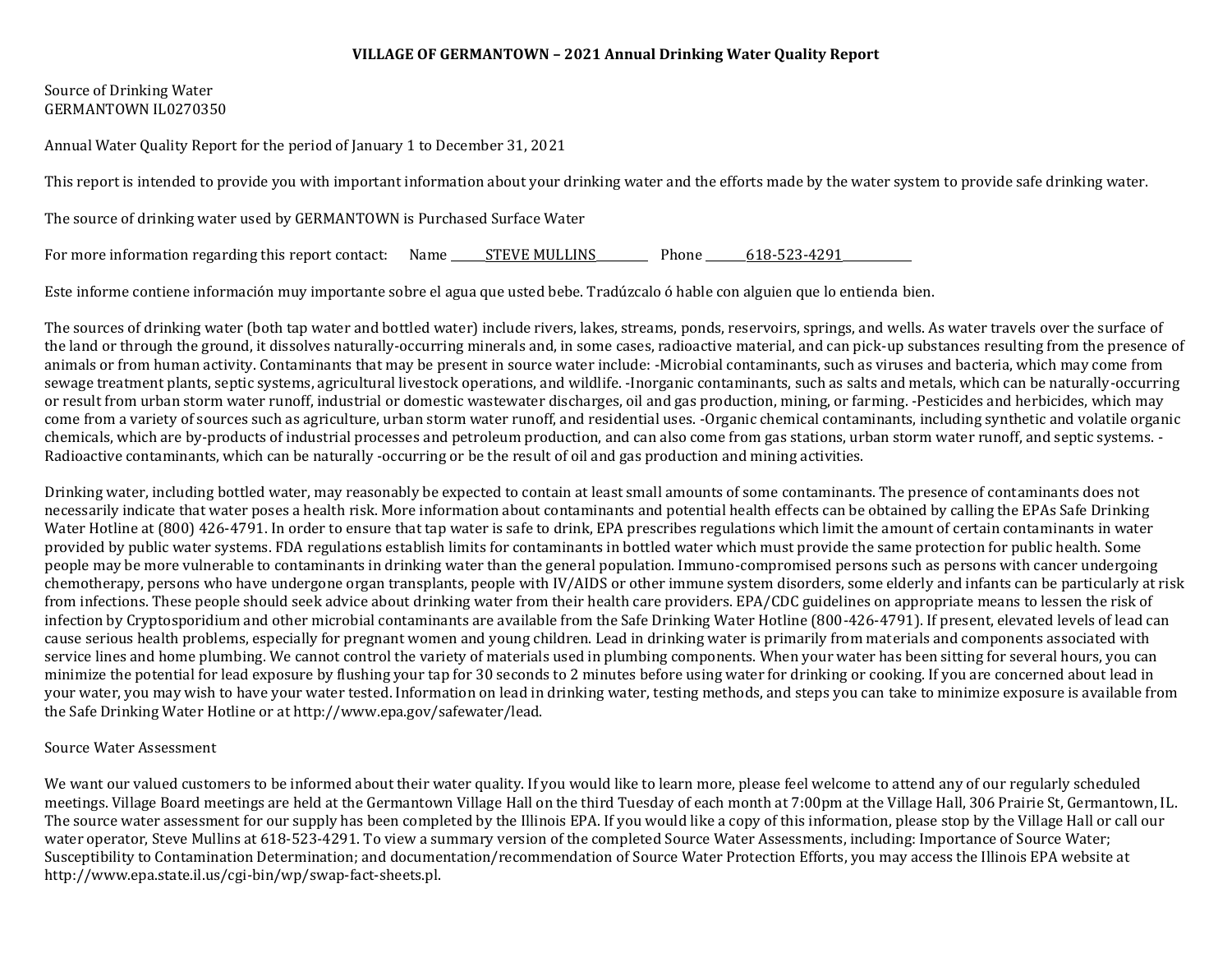| Source Water Information |                                                     |               |               |          |
|--------------------------|-----------------------------------------------------|---------------|---------------|----------|
| Source Water Name        |                                                     | Type of Water | Report Status | Location |
|                          |                                                     |               |               |          |
|                          | CC 02-WATER PURCHASED FROM BREESE FF IL0270250 TP01 | <b>SW</b>     |               |          |
| WELL 2 (60086)           | 100 FT W/NW CORNER                                  | GW            |               |          |
| WELL 3 (60087)           | 230 FT W/NW CORNER                                  | GW            |               |          |
| WELL 4 (60088)           | 250 FT W OF WEST ST S OF                            | GW            |               |          |
| WELL 5 (01755)           | WELL 5 AND WATER MAIN                               | GW            |               |          |

Source of Water: GERMANTOWN Illinois. The Illinois EPA considers Germantown's source water to be susceptible to IOC, VOC, and SOC contamination. This determination was made primarily based on the identification of potential sources and routes of contamination, land-use activities around the wells, available hydrogeological data, and monitoring results. Material reviewed included the Well Site Survey Report, published in 1989. During the surveys of the source water protection area, eight potential sources, routes, or possible problem sites were identified within the 400 foot minimum setback zones, the 1,000 foot Phase I Wellhead Protection Areas (WHPA), and the Phase II WHPA. Two additional sites are outside of the Phase II WHPA. Two additional sites are outside of the Phase II WHPA. Source of Water: BREESE Illinois EPA considers all surface water sources of community water supply to be susceptible to potential pollution problems, hence, the reason for mandatory treatment for all surface water supplies in Illinois. Mandatory treatment includes coagulation, sedimentation, filtration, and disinfection. In addition, agricultural runoff within the Middle Kaskaskia River Basin contributes to the susceptibility of the Breese intakes.

### **GERMANTOWN 2021 Regulated Contaminants Detected**

### **Lead and Copper**

Definitions:

Action Level Goal (ALG): The level of a contaminant in drinking water below which there is no known or expected risk to health. ALGs allow for a margin of safety. Action Level: The concentration of a contaminant which, if exceeded, triggers treatment or other requirements which a water system must follow.

| Lead & | Date    | MCLG       | Action Level (AL) | 90 <sup>th</sup> | # Sites Over AL | Units | Violations | Likely Source of Contamination                          |
|--------|---------|------------|-------------------|------------------|-----------------|-------|------------|---------------------------------------------------------|
| Jopper | Sampled |            |                   | Percentile       |                 |       |            |                                                         |
| Copper | 2021    | $\sqrt{2}$ | ں دے              | 0.395            |                 | ppm   |            | Erosion of natural deposits: Leaching from wood         |
|        |         |            |                   |                  |                 |       |            | preservatives; Corrosion of household plumbing systems. |

| <b>Water Quality Test Results</b>            |                                                                                                                                                                                    |
|----------------------------------------------|------------------------------------------------------------------------------------------------------------------------------------------------------------------------------------|
| Definitions:                                 | The following tables contain scientific terms and measures, some of which may require explanation                                                                                  |
| Avg:                                         | Regulatory compliance with some MCLs are based on running annual average of monthly samples                                                                                        |
| Level 1 Assessment:                          | A Level 1 assessment is a study of the water system to identify potential problems and determine (if possible) why total<br>coliform bacteria have been found in our water system. |
| Level 2 Assessment:                          | A Level 2 assessment is a very detailed study of the water system to identify potential problems and determine (if                                                                 |
|                                              | possible) why an E. coli MCL violation has occurred and/or why total coliform bacteria have been found in our water<br>system on multiple occasions.                               |
| Maximum Contaminant Level or MCL:            | The highest level of a contaminant that is allowed in drinking water. MCLs are set as close to the MCLGs as feasible using<br>the best available treatment technology.             |
| Maximum Contaminant Level Goal or MCLG:      | The level of a contaminant in drinking water below which there is no known or expected risk to health. MCLGs allow for<br>a margin of safety.                                      |
| Maximum residual disinfectant level or MRDL: | The highest level of a disinfectant allowed in drinking water. There is convincing evidence that addition of a disinfectant<br>is necessary for control of microbial contaminants. |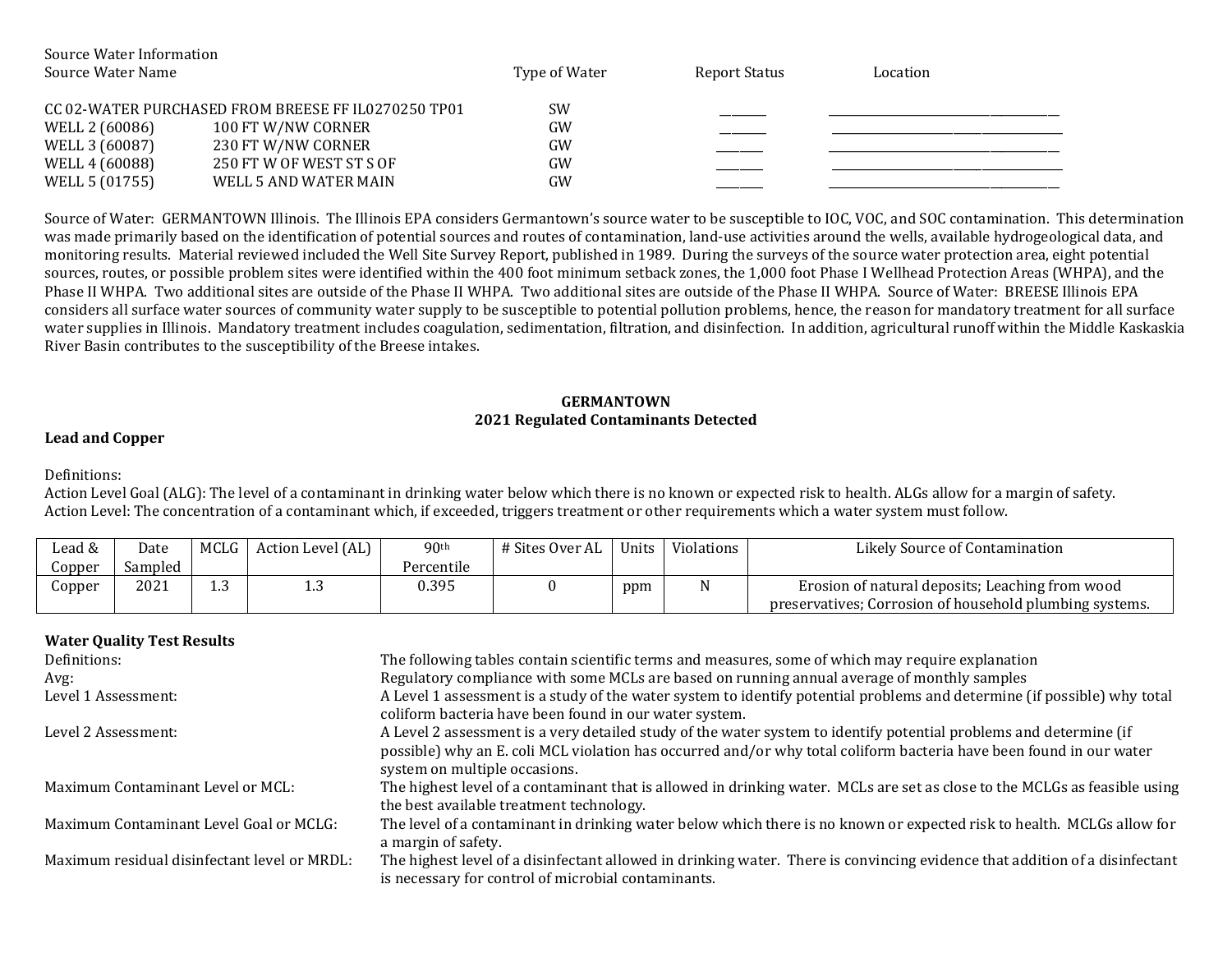| Maximum residual disinfectant level goal or MRDL: | The level of a drinking water disinfectant below which there is no know or expected risk to health. MRDLGs do not reflect<br>the benefits of the use of disinfectants to control microbial contaminants. |
|---------------------------------------------------|----------------------------------------------------------------------------------------------------------------------------------------------------------------------------------------------------------|
| ppb:                                              | micrograms per liter or parts per billion - or one ounce in 7,350,000 gallons of water.                                                                                                                  |
| na:                                               | not applicable.                                                                                                                                                                                          |
| ppm:                                              | milligrams per liter or parts per million - or one ounce in 7,350 gallons of water.                                                                                                                      |
| mrem:                                             | millirems per year (a measure of radiation absorbed by the body)                                                                                                                                         |
| Treatment Technique or TT:                        | A required process intended to reduce the level of a contaminant in drinking water.                                                                                                                      |

# **2020 Regulated Contaminants Detected**

| Disinfectants and<br>Disinfection By-<br>Products                                                                                                                                                                                | Collection<br>Date | Highest<br>Level<br>Detected | Range of<br>Levels<br>Detected | <b>MCLG</b>       | <b>MCL</b>     | Units | Violation   | Likely Source of Contamination                                                                                                   |
|----------------------------------------------------------------------------------------------------------------------------------------------------------------------------------------------------------------------------------|--------------------|------------------------------|--------------------------------|-------------------|----------------|-------|-------------|----------------------------------------------------------------------------------------------------------------------------------|
| Chlorine                                                                                                                                                                                                                         | 12/31/2021         | 0.4                          | $0.34 - 0.48$                  | $MRDLG = 4$       | $MRDL = 4$     | ppm   | $\mathbf N$ | Water additive used to control microbes.                                                                                         |
| Haloacetic Acids<br>$(HAA5)*$                                                                                                                                                                                                    | 2021               | $\overline{4}$               | $1.7 - 6.1$                    | No goal for total | 60             | ppb   | $\mathbf N$ | By-product of drinking water chlorination                                                                                        |
| Total<br>Trihalomethanes<br>$(TThm)*$                                                                                                                                                                                            | 2021               | 28                           | 21.4-27.9                      | No goal for total | 80             | ppb   | N           | By-product of drinking water chlorination                                                                                        |
| Inorganic<br>Contaminants                                                                                                                                                                                                        | Collection<br>Date | Highest<br>Level<br>Detected | Range of<br>Levels<br>Detected | <b>MCLG</b>       | <b>MCL</b>     | Units | Violation   | Likely Source of Contamination                                                                                                   |
| Arsenic                                                                                                                                                                                                                          | 2021               | 0.57                         | $0.57 - 0.57$                  | $\boldsymbol{0}$  | 10             | Ppb   | ${\bf N}$   | Erosion of natural deposits; Runoff from<br>orchards; Runoff from glass and electronics<br>production wastes.                    |
| Barium                                                                                                                                                                                                                           | 2021               | 0.0384                       | 0.0384-0.0384                  | $\overline{2}$    | $\overline{2}$ | ppm   | N           | Discharge of drilling wastes; Discharge from<br>metal refineries; Erosion of natural deposits.                                   |
| Fluoride                                                                                                                                                                                                                         | 2021               | 0.59                         | 0.59-0.59                      | $\overline{4}$    | 4.0            | ppm   | $\mathbf N$ | Erosion of natural deposits; Water additive<br>which promotes strong teeth; Discharge<br>from fertilizer and aluminum factories. |
| Manganese                                                                                                                                                                                                                        | 2021               | 78.6                         | 78.6-78-6                      | 150               | 150            | ppb   | N           | This contaminant is not currently regulated<br>by the USEPA. However, the state regulates.<br>Erosion of natural deposits.       |
| Nitrate [measured<br>as Nitrogen] -<br>Nitrate in drinking<br>water at levels<br>above 10ppm is a<br>health risk for<br>infants of less than<br>six months of age.<br>High nitrate levels<br>in drinking water<br>can cause blue | 2021               | $\overline{7}$               | 5.97-7.47                      | 10                | 10             | ppm   | $\mathbf N$ | Runoff from fertilizer use; Leaching from<br>septic tanks, sewage; Erosion of natural<br>deposits.                               |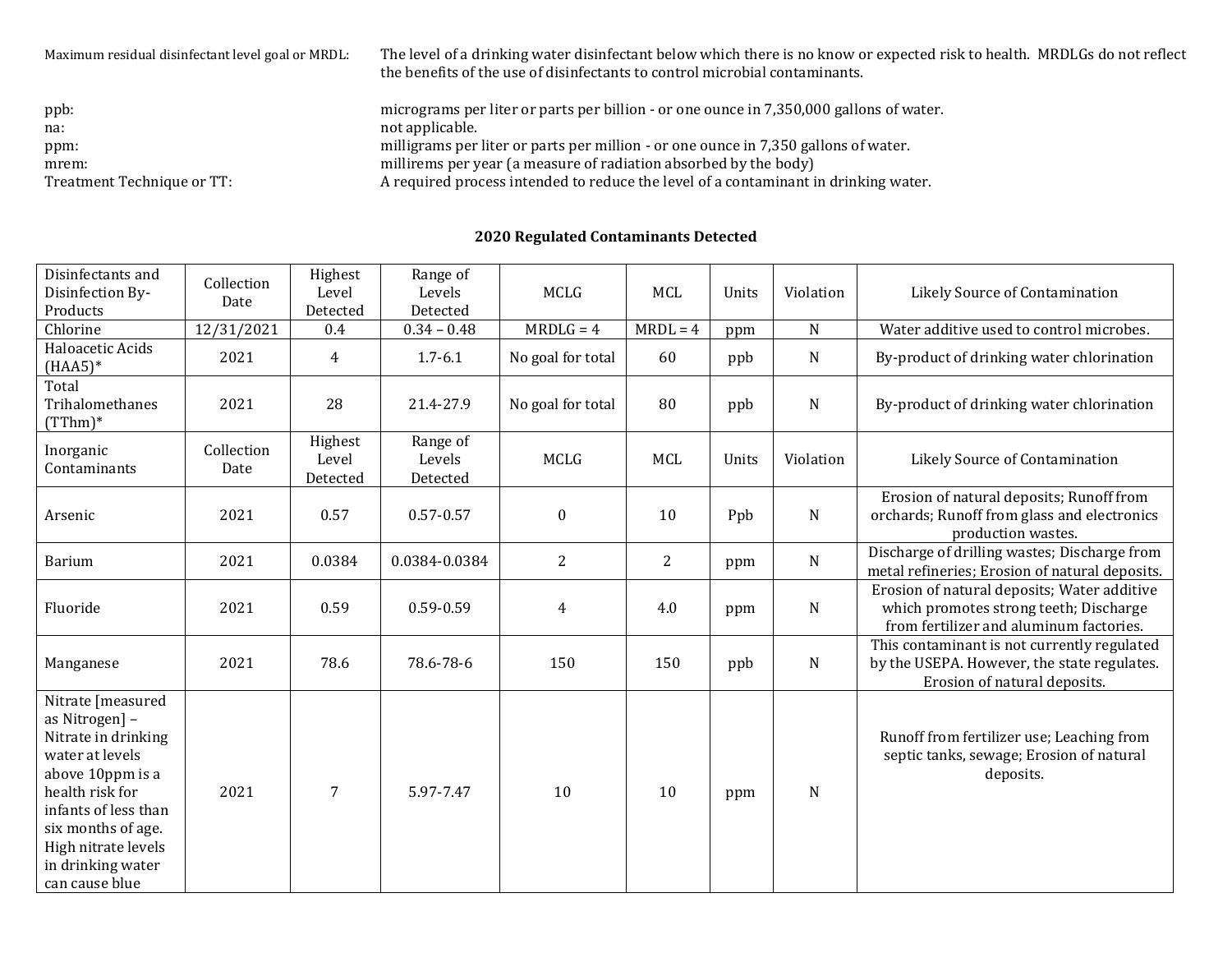| baby syndrome.<br>Nitrate levels may<br>rise quickly for<br>short periods of<br>time because of<br>rainfall or<br>agricultural<br>activity. If you are<br>caring for an infant<br>you should ask<br>advice from your<br>health care<br>provider. |                    |                              |                                |                  |     |       |             |                                                                                    |
|--------------------------------------------------------------------------------------------------------------------------------------------------------------------------------------------------------------------------------------------------|--------------------|------------------------------|--------------------------------|------------------|-----|-------|-------------|------------------------------------------------------------------------------------|
| Selenium                                                                                                                                                                                                                                         | 2021               | 5.63                         | 5.63-5.63                      | 50               | 50  | ppb   | N           | Discharge from petroleum and metal<br>refineries; Erosion of natural deposits.     |
| Sodium                                                                                                                                                                                                                                           | 2021               | 84.1                         | 84.1-84.1                      |                  |     | ppm   | $\mathbf N$ | Erosion from naturally occurring deposits;<br>Used in water softener regeneration. |
| Radioactive<br>Contaminants                                                                                                                                                                                                                      | Collection<br>Date | Highest<br>Level<br>Detected | Range of<br>Levels<br>Detected | MCLG             | MCL | Units | Violation   | Likely Source of Contamination                                                     |
| Combined Radium<br>226/228                                                                                                                                                                                                                       | 01/08/2019         | 1.21                         | 1.21-1.21                      | $\boldsymbol{0}$ | 5   | pCi/L | N           | Erosion of natural deposits.                                                       |
| Gross alpha<br>excluding radon<br>and uranium                                                                                                                                                                                                    | 01/08/2019         | 0.14                         | $0.14 - 0.014$                 | $\boldsymbol{0}$ | 15  | pCi/L | N           | Erosion of natural deposits.                                                       |

Source of Drinking Water BREESE IL0270250

Annual Water Quality Report for the period of January 1 to December 31, 20210

This report is intended to provide you with important information about your drinking water and the efforts made by the water system to provide safe drinking water.

The source of drinking water used by BREESE is Surface Water

| For more information regarding this report contact: | Name | DALE DETMER | Phone | 618-526-7151 |  |
|-----------------------------------------------------|------|-------------|-------|--------------|--|
|-----------------------------------------------------|------|-------------|-------|--------------|--|

Este informe contiene información muy importante sobre el agua que usted bebe. Tradúzcalo ó hable con alguien que lo entienda bien.

The sources of drinking water (both tap water and bottled water) include rivers, lakes, streams, ponds, reservoirs, springs, and wells. As water travels over the surface of the land or through the ground, it dissolves naturally-occurring minerals and, in some cases, radioactive material, and can pick-up substances resulting from the presence of animals or from human activity. Contaminants that may be present in source water include: -Microbial contaminants, such as viruses and bacteria, which may come from sewage treatment plants, septic systems, agricultural livestock operations, and wildlife. -Inorganic contaminants, such as salts and metals, which can be naturally-occurring or result from urban storm water runoff, industrial or domestic wastewater discharges, oil and gas production, mining, or farming. -Pesticides and herbicides, which may come from a variety of sources such as agriculture, urban storm water runoff, and residential uses. -Organic chemical contaminants, including synthetic and volatile organic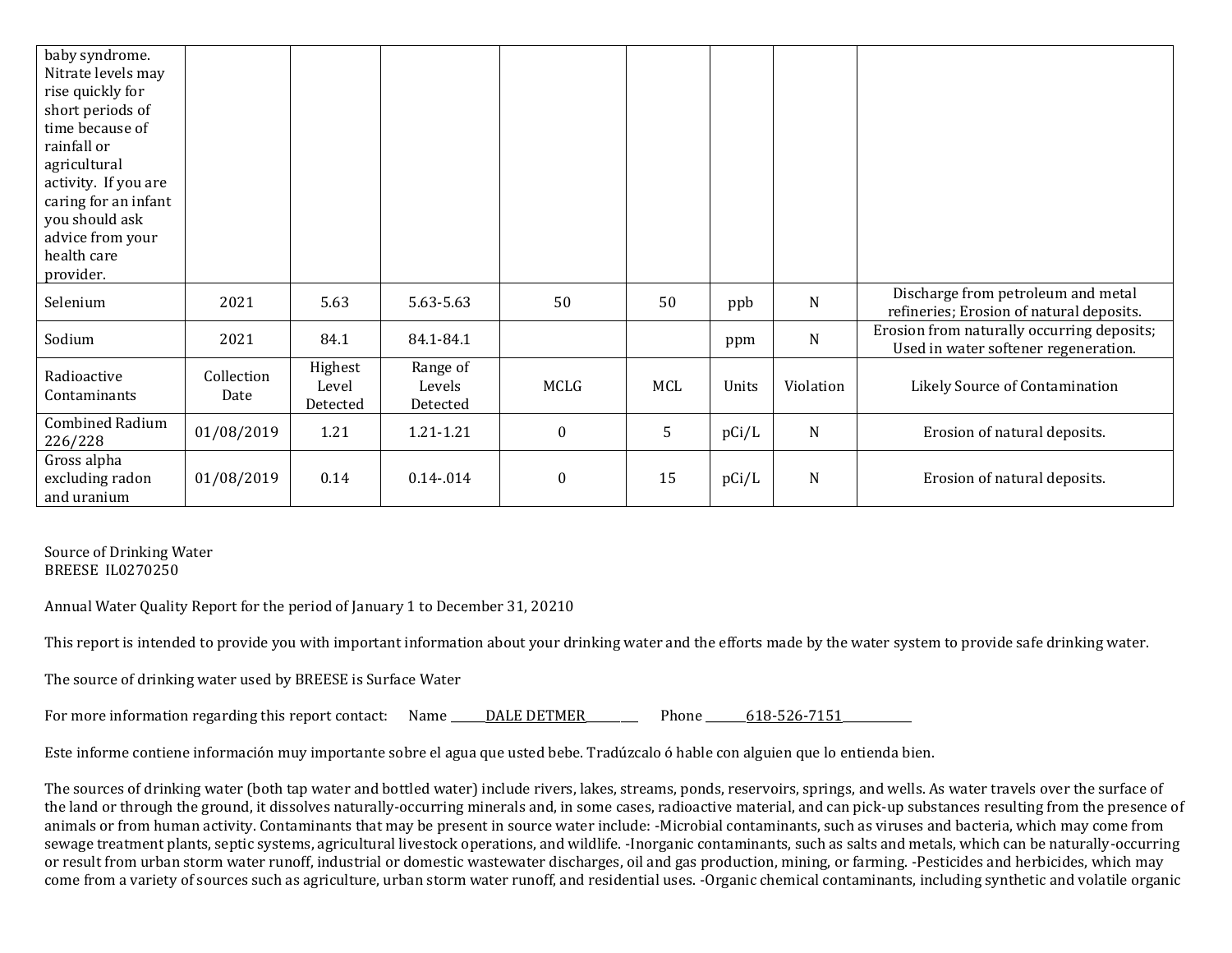chemicals, which are by-products of industrial processes and petroleum production, and can also come from gas stations, urban storm water runoff, and septic systems. - Radioactive contaminants, which can be naturally -occurring or be the result of oil and gas production and mining activities.

Drinking water, including bottled water, may reasonably be expected to contain at least small amounts of some contaminants. The presence of contaminants does not necessarily indicate that water poses a health risk. More information about contaminants and potential health effects can be obtained by calling the EPAs Safe Drinking Water Hotline at (800) 426-4791. In order to ensure that tap water is safe to drink, EPA prescribes regulations which limit the amount of certain contaminants in water provided by public water systems. FDA regulations establish limits for contaminants in bottled water which must provide the same protection for public health. Some people may be more vulnerable to contaminants in drinking water than the general population. Immuno-compromised persons such as persons with cancer undergoing chemotherapy, persons who have undergone organ transplants, people with IV/AIDS or other immune system disorders, some elderly and infants can be particularly at risk from infections. These people should seek advice about drinking water from their health care providers. EPA/CDC guidelines on appropriate means to lessen the risk of infection by Cryptosporidium and other microbial contaminants are available from the Safe Drinking Water Hotline (800-426-4791). If present, elevated levels of lead can cause serious health problems, especially for pregnant women and young children. Lead in drinking water is primarily from materials and components associated with service lines and home plumbing. We cannot control the variety of materials used in plumbing components. When your water has been sitting for several hours, you can minimize the potential for lead exposure by flushing your tap for 30 seconds to 2 minutes before using water for drinking or cooking. If you are concerned about lead in your water, you may wish to have your water tested. Information on lead in drinking water, testing methods, and steps you can take to minimize exposure is available from the Safe Drinking Water Hotline or at http://www.epa.gov/safewater/lead.

We want our valued customers to be informed about their water quality. If you would like to learn more, please feel welcome to attend any of our regularly scheduled meetings. The City of Breese meets the first and third Tuesday of the month at 7:30 pm at City Hall, 500 N. 1<sup>st</sup> St., Breese, IL. The source water assessment for our supply has been completed by the Illinois EPA. If you would like a copy of this information, please stop by City Hall or call our water operator at (618)526-7151. To view a summary version of the completed Source Water Assessments, including: Importance of Source Water; Susceptibility to Contamination Determination; and documentation/recommendation of Source Water Protection Efforts, you may access the Illinois EPA website at http://www.epa.state.il.us/cgi-bin/wp/swap-fact-sheets.pl.

| Source Water Information       |                  |               |               |          |
|--------------------------------|------------------|---------------|---------------|----------|
| Source Water Name              |                  | Type of Water | Report Status | Location |
|                                |                  |               |               |          |
| INTAKE (01779) NEW SHOAL CREEK | RAW WATER INTAKE | SW            |               |          |
|                                |                  |               |               |          |

Source of Water: BREESE Illinois. EPA considers all surface water sources of community water supply to be susceptible to potential pollution problems, hence, the reason for mandatory treatment for all surface water supplies in Illinois. Mandatory treatment included coagulation, sedimentation, filtration, and disinfection. In addition, agricultural runoff within the Middle Kaskaskia River Basin contributes to the susceptibility of Breese intakes.

#### **CITY OF BREESE 2020 Regulated Contaminants Detected**

### **Lead and Copper**

Definitions:

Action Level Goal (ALG): The level of a contaminant in drinking water below which there is no known or expected risk to health. ALGs allow for a margin of safety. Action Level: The concentration of a contaminant which, if exceeded, triggers treatment or other requirements which a water system must follow.

| Lead & | Date       | MCLG         | Action Level (AL) | 90 <sup>th</sup> | # Sites Over AL | Units | Violations | Likely Source of Contamination                          |
|--------|------------|--------------|-------------------|------------------|-----------------|-------|------------|---------------------------------------------------------|
| Copper | Sampled    |              |                   | Percentile       |                 |       |            |                                                         |
| Jopper | 09/10/2020 | $\sim$<br>سد | ⊥∗∪               | 0.084            |                 | ppm   |            | Erosion of natural deposits; Leaching from wood         |
|        |            |              |                   |                  |                 |       |            | preservatives; Corrosion of household plumbing systems. |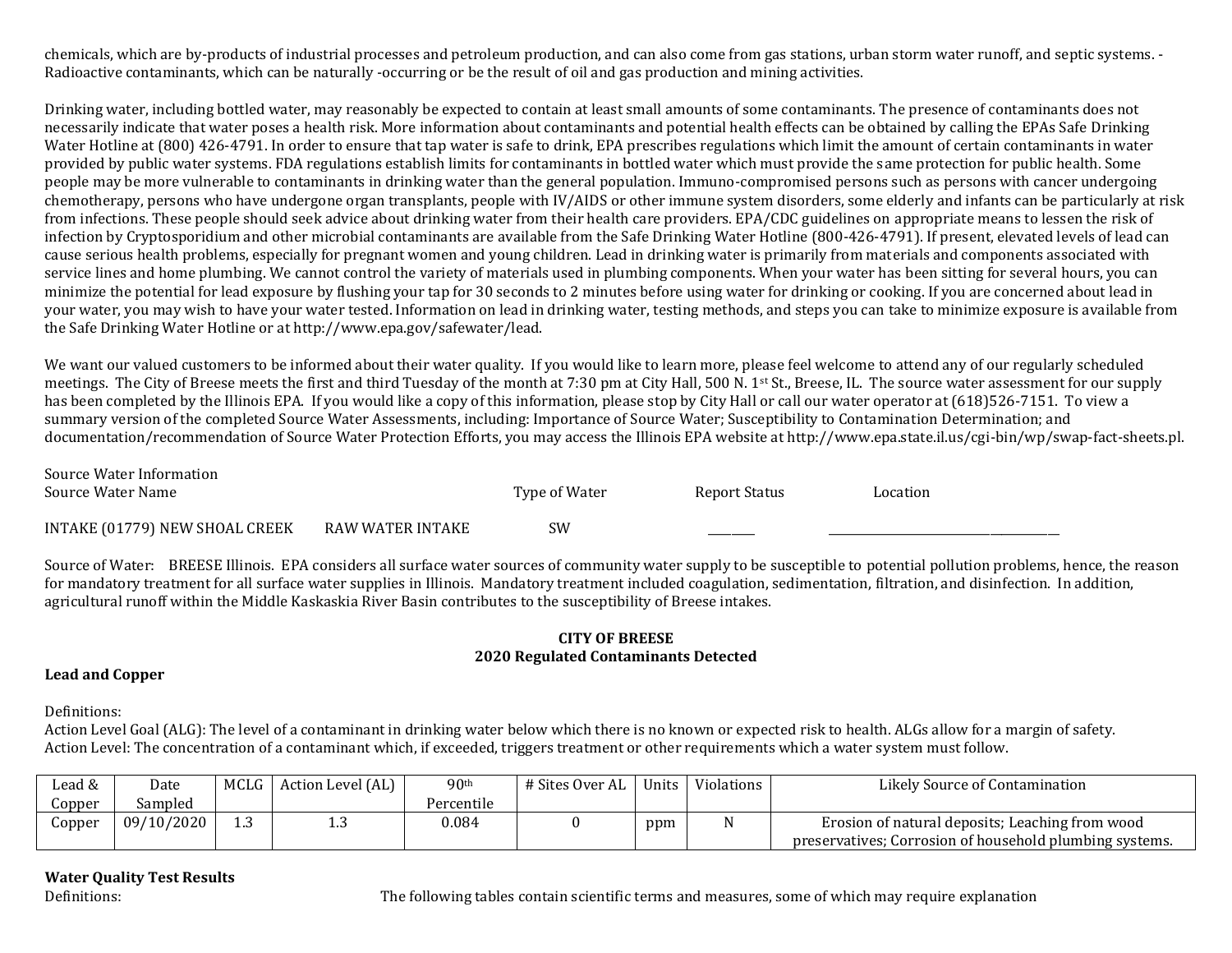| Avg:<br>Level 1 Assessment:                       | Regulatory compliance with some MCLs are based on running annual average of monthly samples<br>A Level 1 assessment is a study of the water system to identify potential problems and determine (if possible) why total<br>coliform bacteria have been found in our water system. |
|---------------------------------------------------|-----------------------------------------------------------------------------------------------------------------------------------------------------------------------------------------------------------------------------------------------------------------------------------|
| Level 2 Assessment:                               | A Level 2 assessment is a very detailed study of the water system to identify potential problems and determine (if<br>possible) why an E. coli MCL violation has occurred and/or why total coliform bacteria have been found in our water<br>system on multiple occasions.        |
| Maximum Contaminant Level or MCL:                 | The highest level of a contaminant that is allowed in drinking water. MCLs are set as close to the MCLGs as feasible using<br>the best available treatment technology.                                                                                                            |
| Maximum Contaminant Level Goal or MCLG:           | The level of a contaminant in drinking water below which there is no known or expected risk to health. MCLGs allow for<br>a margin of safety.                                                                                                                                     |
| Maximum residual disinfectant level or MRDL:      | The highest level of a disinfectant allowed in drinking water. There is convincing evidence that addition of a disinfectant<br>is necessary for control of microbial contaminants.                                                                                                |
| Maximum residual disinfectant level goal or MRDL: | The level of a drinking water disinfectant below which there is no know or expected risk to health. MRDLGs do not reflect<br>the benefits of the use of disinfectants to control microbial contaminants.                                                                          |
| ppb:<br>na:                                       | micrograms per liter or parts per billion - or one ounce in 7,350,000 gallons of water.<br>not applicable.                                                                                                                                                                        |
| ppm:                                              | milligrams per liter or parts per million - or one ounce in 7,350 gallons of water.<br>millirems per year (a measure of radiation absorbed by the body)                                                                                                                           |
| mrem:<br>Treatment Technique or TT:               | A required process intended to reduce the level of a contaminant in drinking water.                                                                                                                                                                                               |

## **Regulated Contaminants**

| Disinfectants and<br>Disinfection By-<br>Products | Collection<br>Date | Highest<br>Level<br>Detected | Range of<br>Levels<br>Detected | MCLG              | MCL        | Units | Violation   | Likely Source of Contamination                                                                                                   |
|---------------------------------------------------|--------------------|------------------------------|--------------------------------|-------------------|------------|-------|-------------|----------------------------------------------------------------------------------------------------------------------------------|
| Chlorine                                          | 12/31/2021         | 2                            | $1.7 - 2$                      | $MRDLG = 4$       | $MRDL = 4$ | ppm   | N           | Water additive used to control microbes.                                                                                         |
| Haloacetic Acids<br>$(HAA5)^*$                    | 2021               | 45                           | 32-54.5                        | No goal for total | 60         | ppb   | N           | By-product of drinking water chlorination                                                                                        |
| Total<br>Trihalomethanes<br>$(TThm)*$             | 2021               | 56                           | 32.2-85.5                      | No goal for total | 80         | ppb   | N           | By-product of drinking water chlorination                                                                                        |
| Inorganic<br>Contaminants                         | Collection<br>Date | Highest<br>Level<br>Detected | Range of<br>Levels<br>Detected | MCLG              | MCL        | Units | Violation   | Likely Source of Contamination                                                                                                   |
| <b>Barium</b>                                     | 2021               | 0.049                        | 0.049-0.049                    | 2                 | 2          | ppm   | $\mathbf N$ | Discharge of drilling wastes; Discharge from<br>metal refineries; Erosion of natural deposits.                                   |
| Fluoride                                          | 2021               | 0.7                          | 0.694-0.694                    | $\overline{4}$    | 4.0        | ppm   | N           | Erosion of natural deposits; Water additive<br>which promotes strong teeth; Discharge<br>from fertilizer and aluminum factories. |
| Manganese                                         | 2021               | 4                            | $3.6 - 3.6$                    | 150               | 150        | ppb   | N           | This contaminant is not currently regulated<br>by the USEPA. However, the state regulates.<br>Erosion of natural deposits.       |
| Nitrate (measured                                 | 2021               | 0.07                         | $0.07 - 0.07$                  | 10                | 10         | Ppm   | N           | Runoff from fertilizer use; Leaching from                                                                                        |